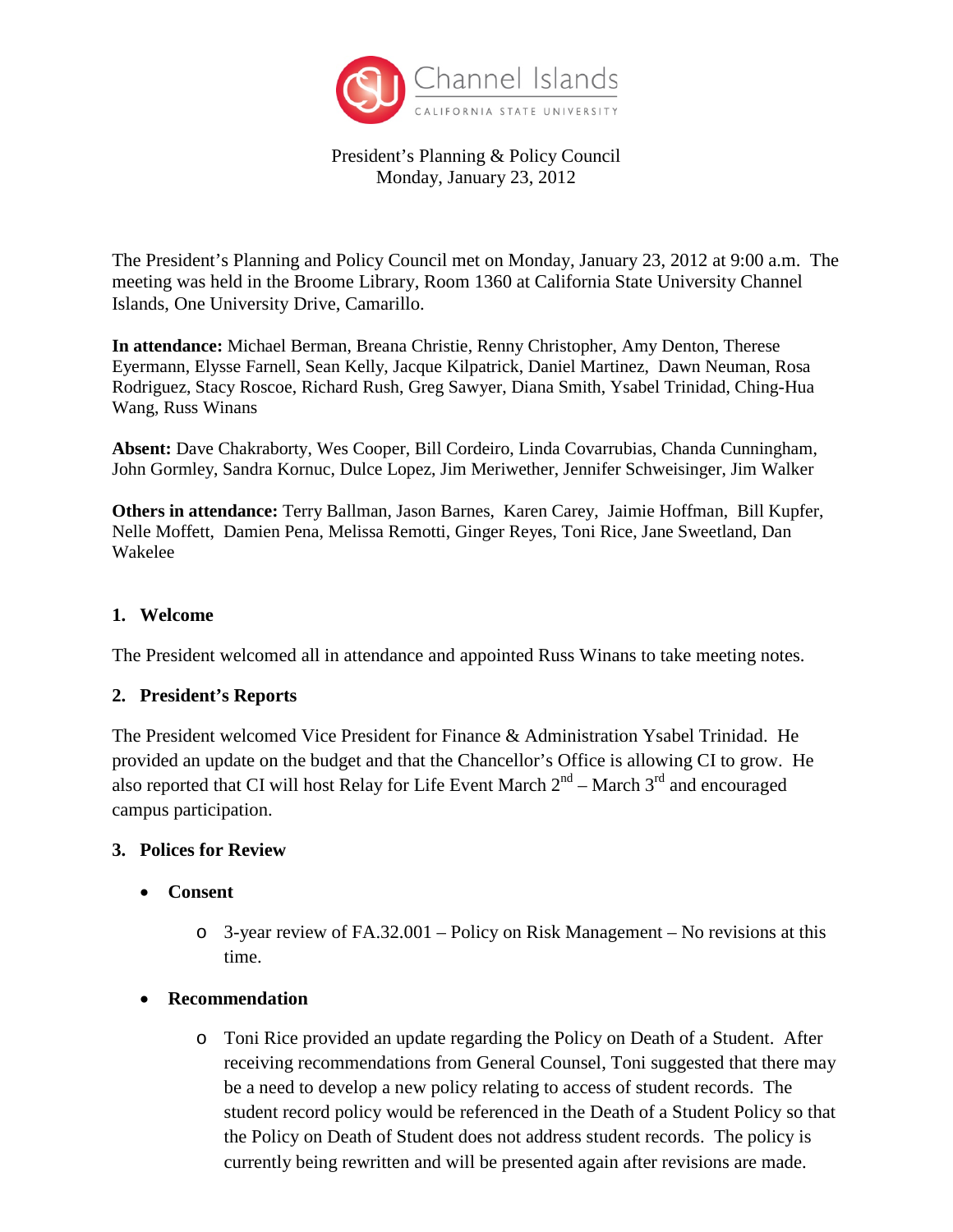o Jaimie Hoffman presented on Policy on Eligibility Requirements for Membership in Student Clubs and Organization. She provided a brief summary of changes since the last reading. Transfer student information was removed where redundancy was found and revisions to language concerning Executive Order 1068 were made. A motion for approval was made and seconded and the policy was unanimously approved by the Council.

## • **Discussion**

- o Ginger Reyes presented first reading of Policy on Issuing Official Transcripts. She provided an update on the current process for issuing official transcripts and highlighted a few proposed revisions including timeline for issuing transcripts and charging a fee for requesting transcripts. There is currently no fee for official transcripts request.
- o Ginger Reyes presented first reading of Policy on Submission of Official Transcripts. Proposed revision includes adding a statement regarding submission of final official transcripts for work taken at other institutions before filing for graduation.

# **4. Presentation**

Terry Ballman, Jacque Kilpatrick & Jane Sweetland presented on the Strategic Initiative – Access, Retention & Success. They announced that Terry Ballman has transitioned into role as co-chair with Jane Sweetland. Handout on two and five year objectives was distributed. Based on information gathered from Task Force One, they are recommending that earlier intervention needs to take place. Many students are unaware of available support on campus and do not seek assistance until it is too late. Everyone on campus is involved in student success. Anyone with suggestions or experience relating to early intervention should contact Terry Ballman and Jane Sweetland so that they can relay the information to the steering committee. Discussion about opportunities for early intervention took place centered on the following:

- o How do we provide advisors an opportunity to reach out? How do we get students to come in?
- o Creating a Student Success Week during semester
- o Developing policy requiring that midterm grades are provided to students
- o Posting grades on Blackboard throughout semester so students are aware of status in class. Concerns were expressed that many students do not check Blackboard during semester and not all professors use Blackboard.
- o Utilizing Blackboard for Faculty Advisors to check in on student progress
- o Implementing early warning system. Some Faculty and administrators have experience with early warning systems at other institutions and will provide templates to steering committee.